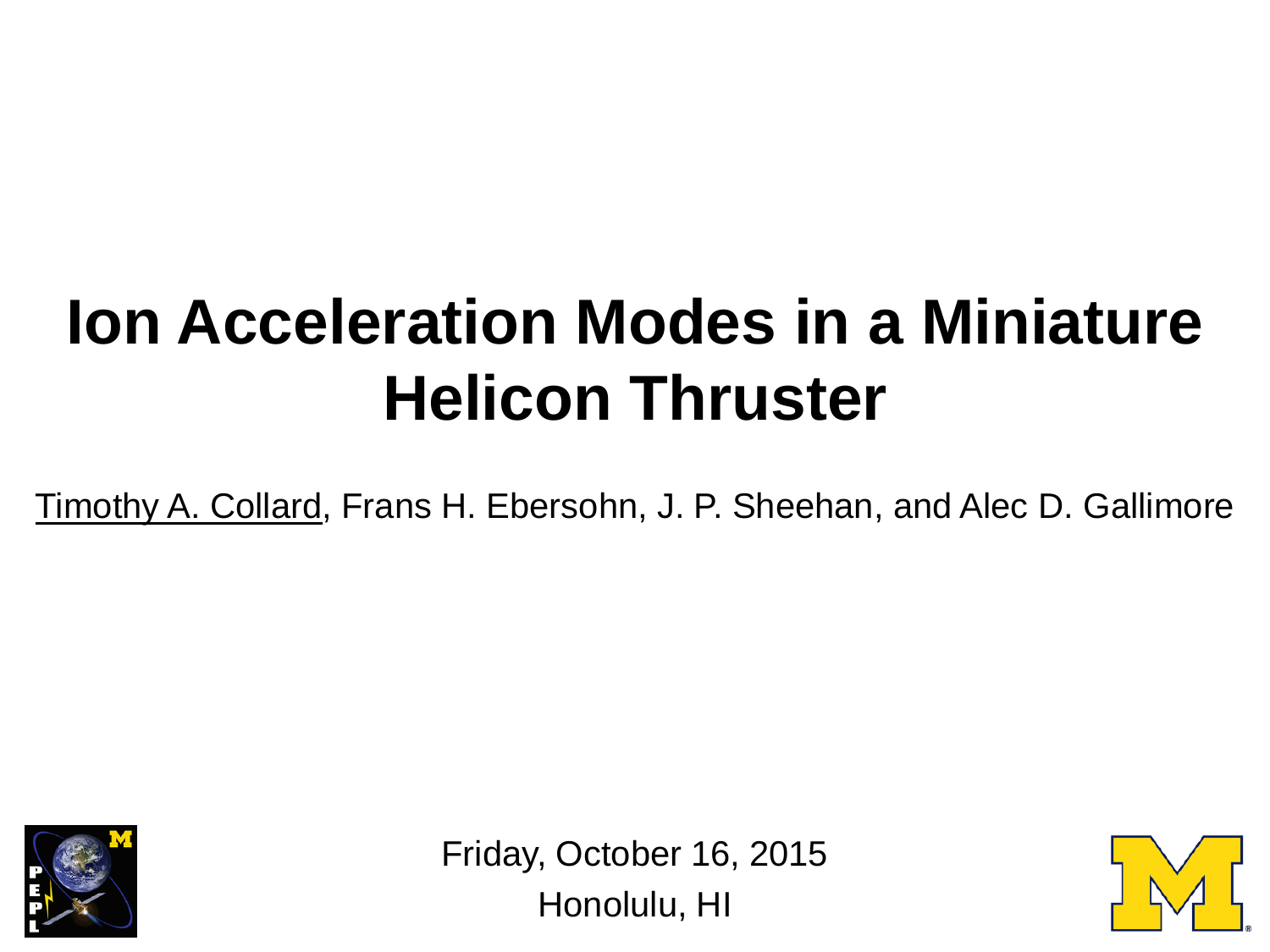## CubeSat – Affordable Platform, Limited Capabilities





- Modularized, based on 10 cm cubes
- Limited available propulsion options
- High performance propulsion is mission enabling

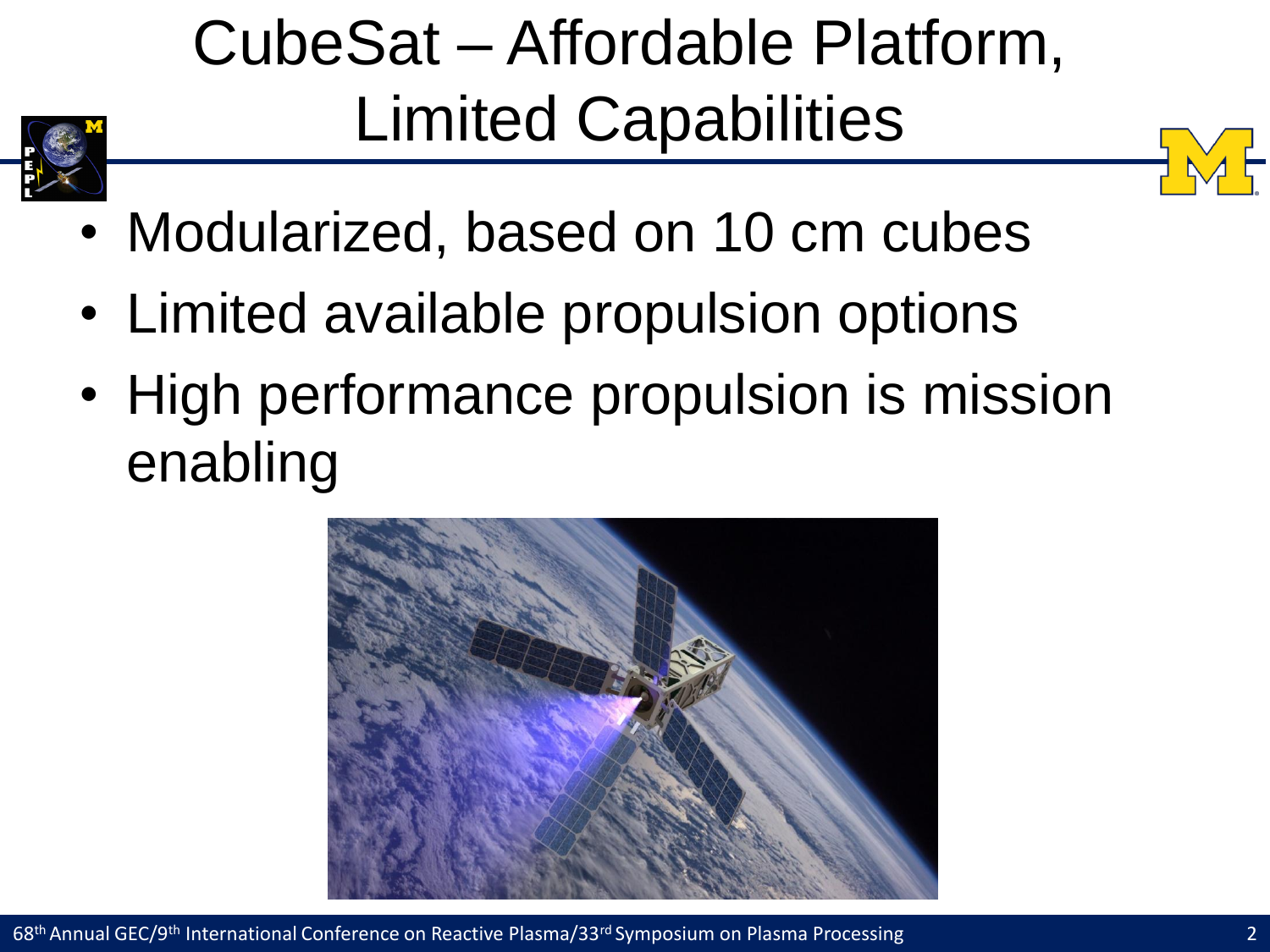## CubeSat Ambipolar Thruster (CAT)



- Electrodeless, permanent magnet, helicon
- Volume without propellant tank < 1U
- $\cdot$   $\Delta V$  > 1000 m/s



68th Annual GEC/9th International Conference on Reactive Plasma/33rd Symposium on Plasma Processing 3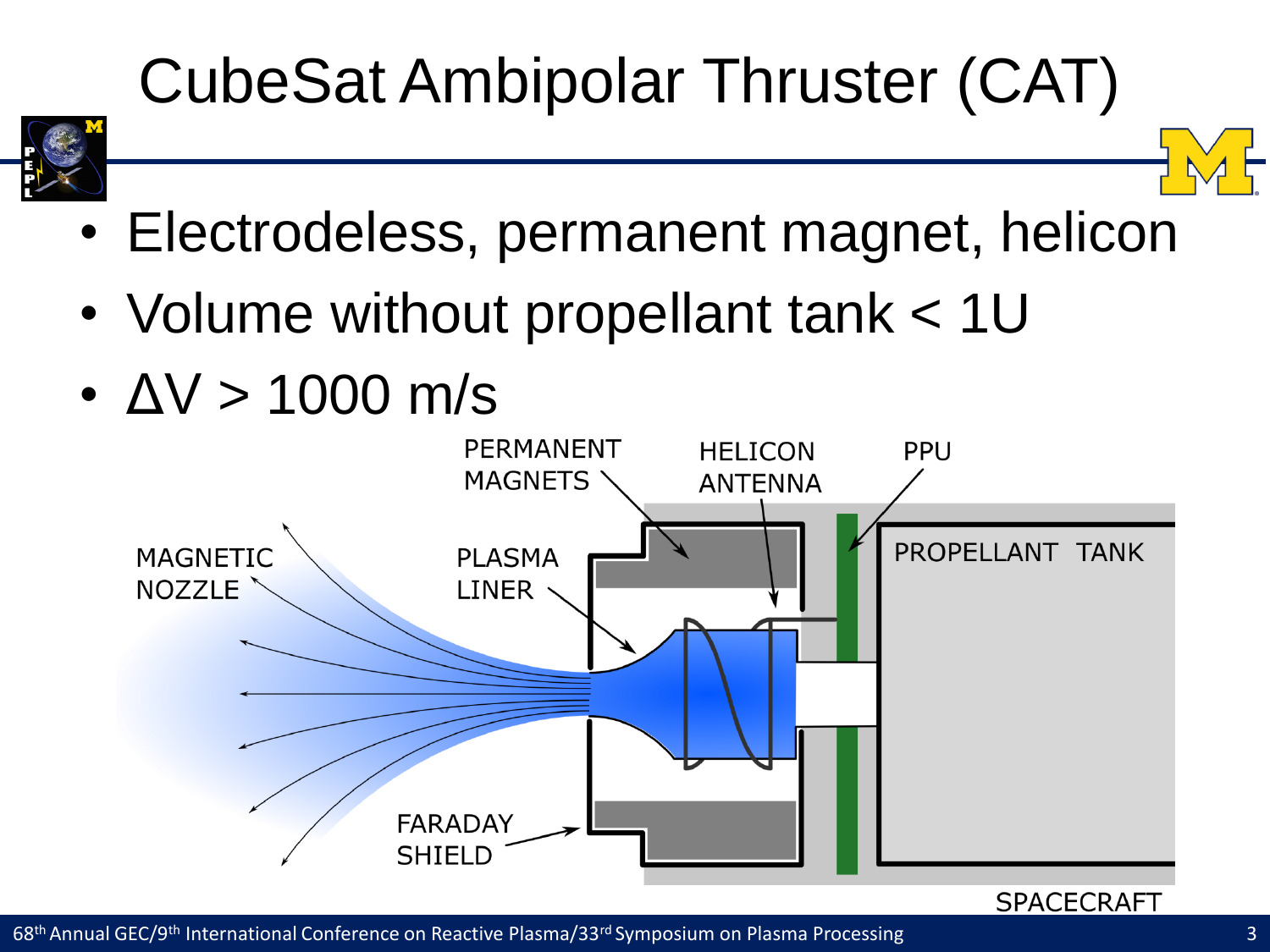#### Experimental Setup



• 1200 L/s pumping speed on argon



68th Annual GEC/9th International Conference on Reactive Plasma/33rd Symposium on Plasma Processing 4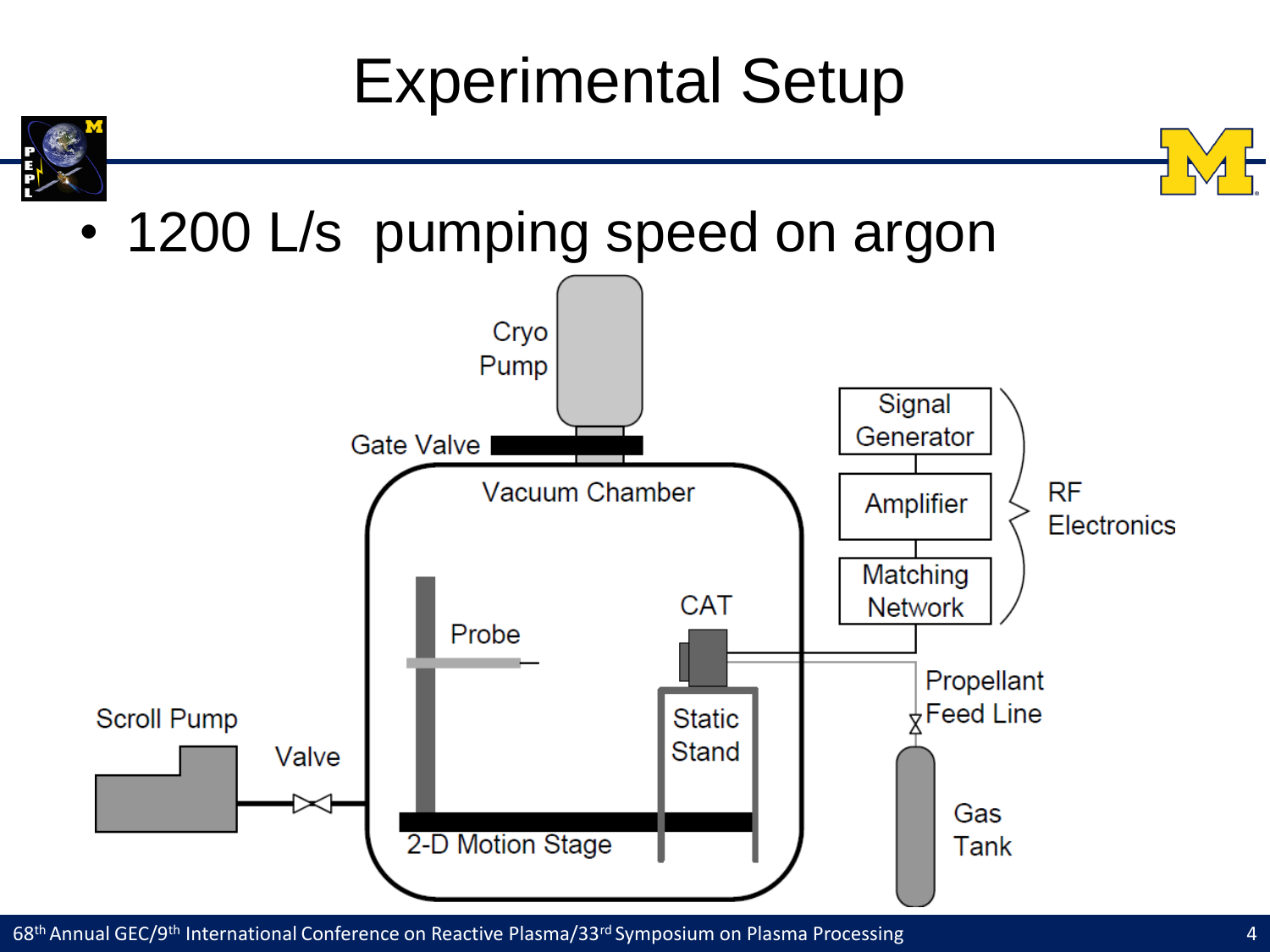### **Diagnostics**





- RPA measured ion energy distribution
- Emissive probe measured plasma potential



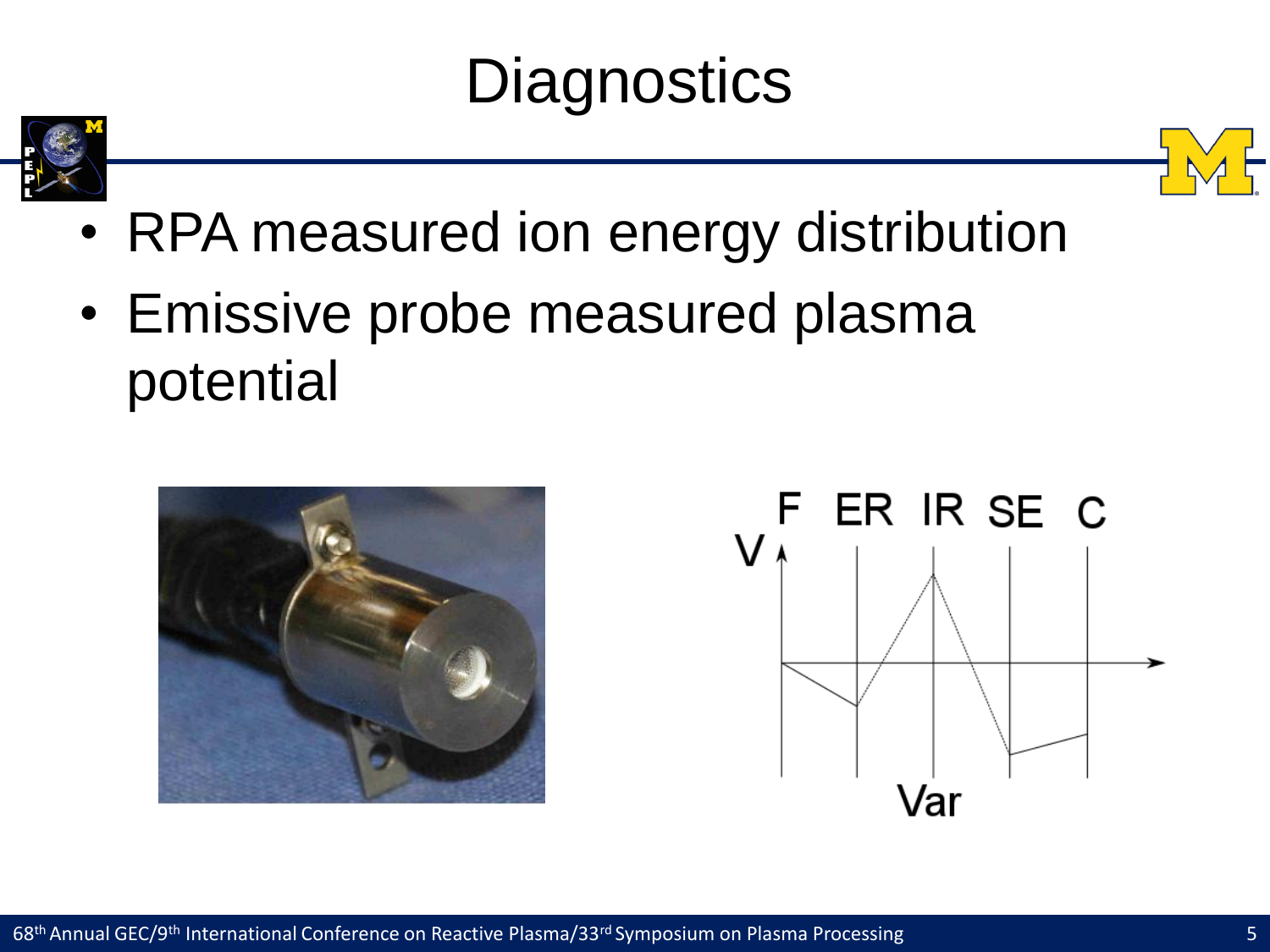#### Three Operational Modes – Two with Energetic Ions



68th Annual GEC/9th International Conference on Reactive Plasma/33rd Symposium on Plasma Processing 6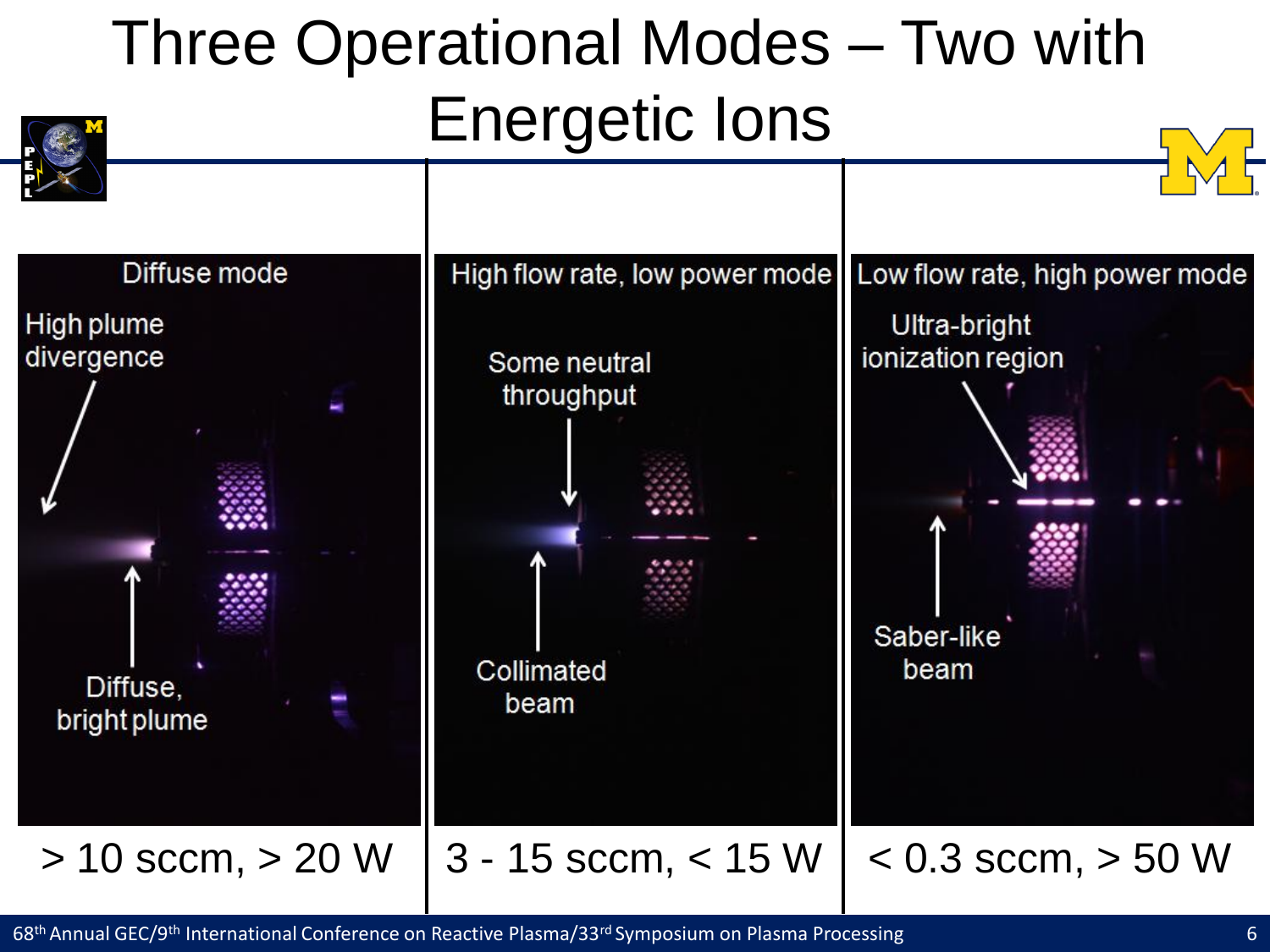#### Operational Mode – High Flow Rate, Low Power Mode



68<sup>th</sup> Annual GEC/9<sup>th</sup> International Conference on Reactive Plasma/33<sup>rd</sup> Symposium on Plasma Processing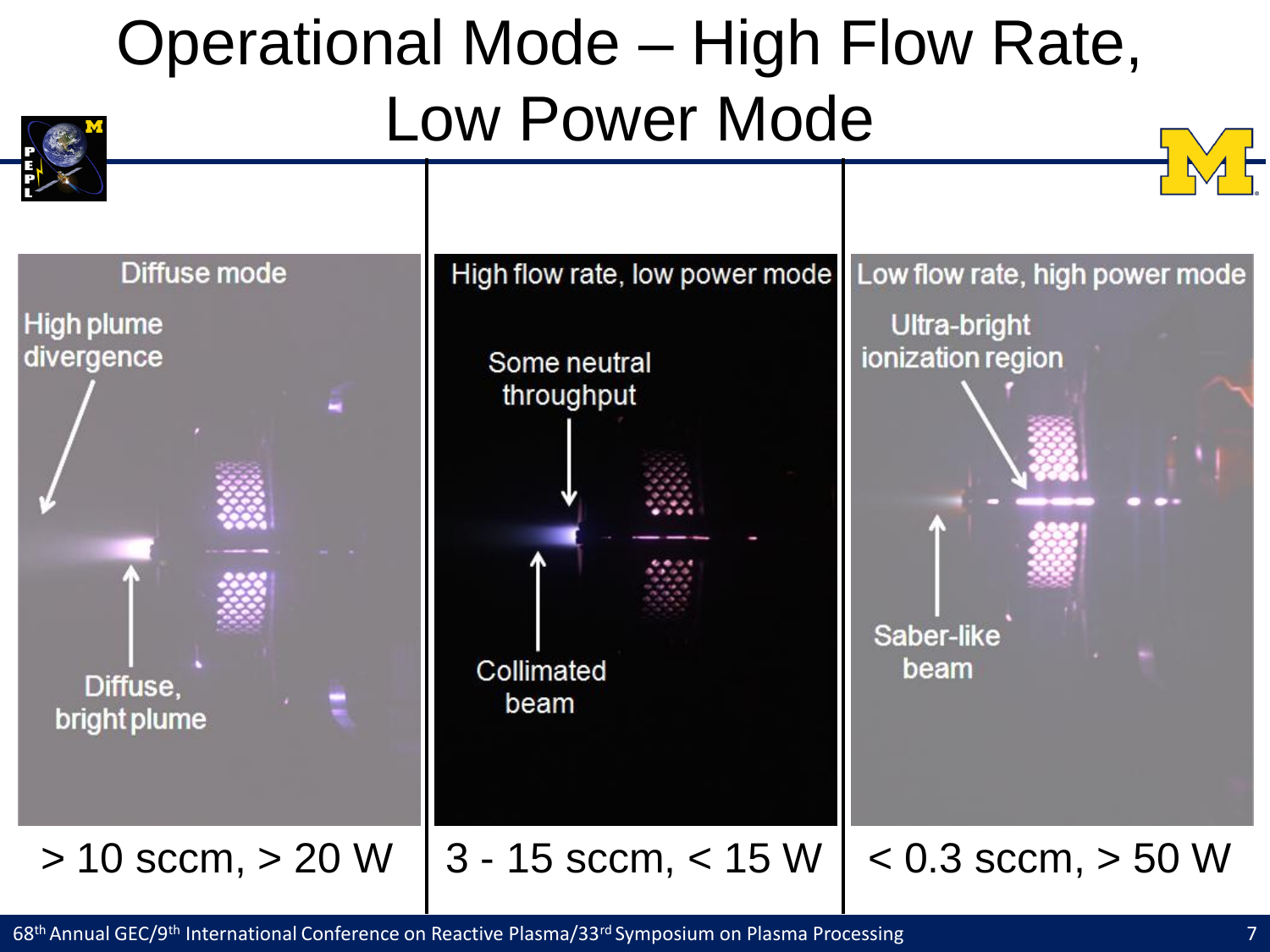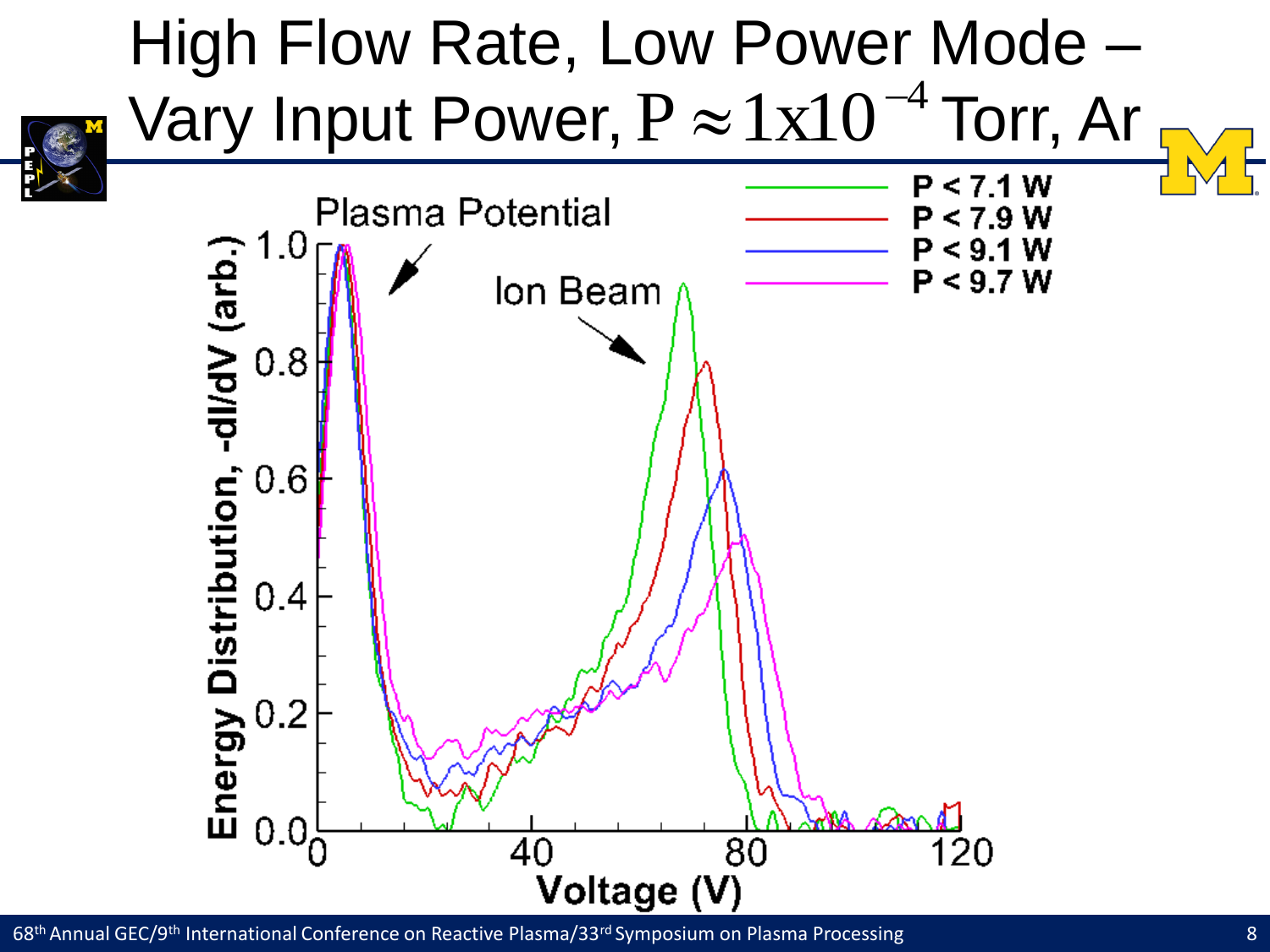

68<sup>th</sup> Annual GEC/9<sup>th</sup> International Conference on Reactive Plasma/33<sup>rd</sup> Symposium on Plasma Processing 9 (99) 9 (99) 9 (99) 9 (99) 9 (99) 9 (99) 9 (99) 9 (99) 9 (99) 9 (99) 9 (99) 9 (99) 9 (99) 9 (99) 9 (99) 9 (99) 9 (9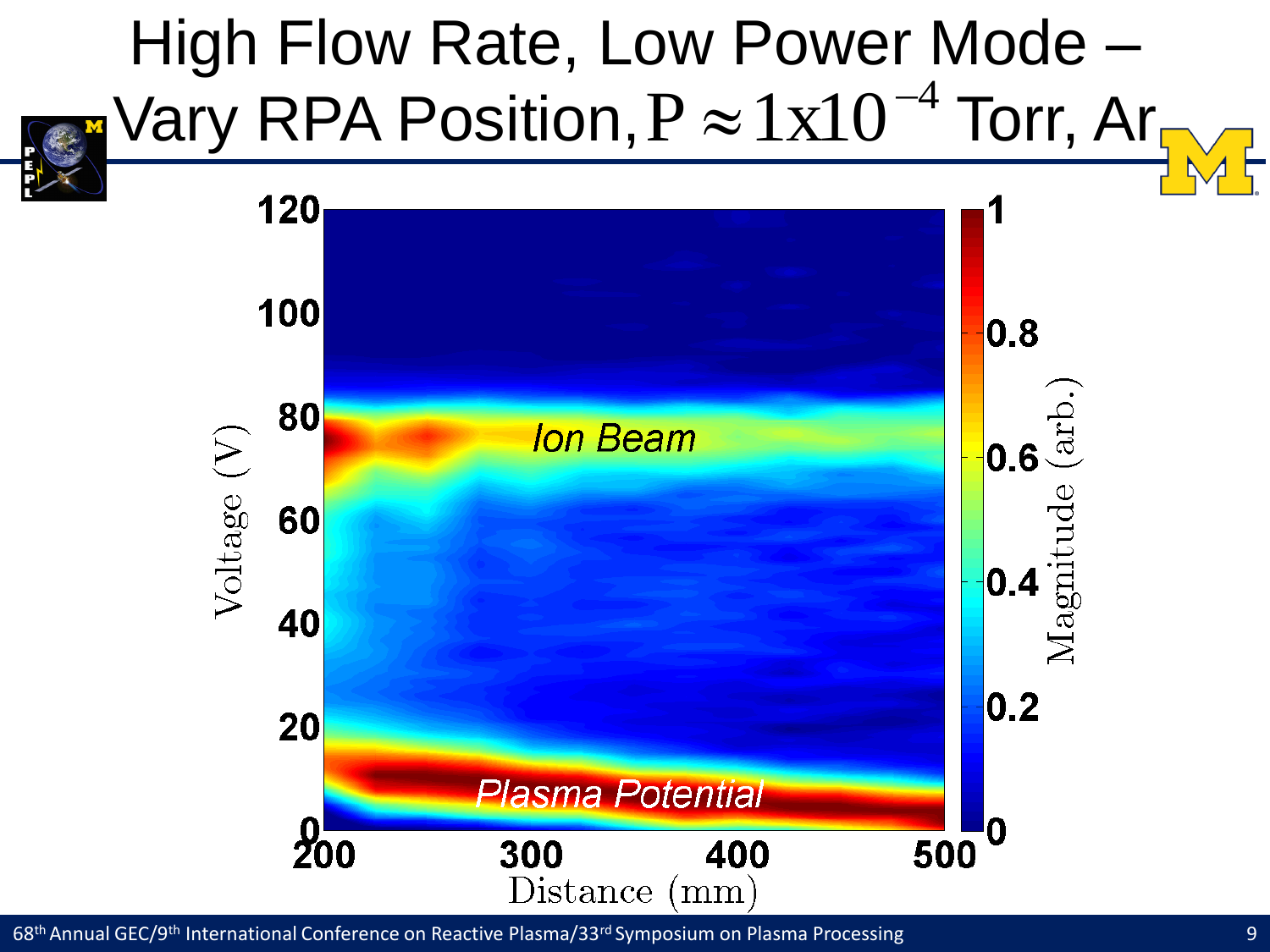#### Operational Mode – Low Flow Rate, High Power Mode



68<sup>th</sup> Annual GEC/9<sup>th</sup> International Conference on Reactive Plasma/33<sup>rd</sup> Symposium on Plasma Processing 10 and 10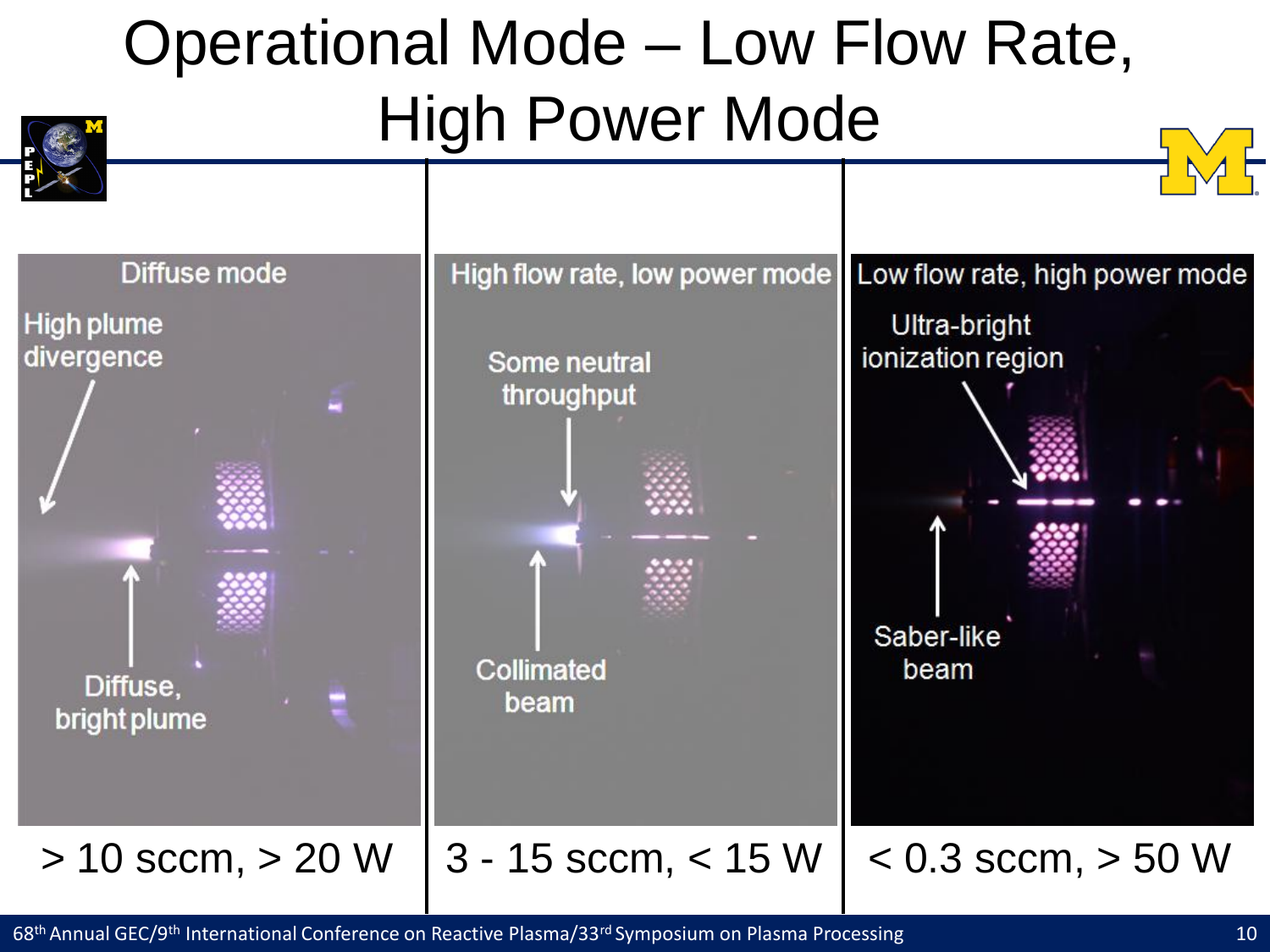

68<sup>th</sup> Annual GEC/9<sup>th</sup> International Conference on Reactive Plasma/33<sup>rd</sup> Symposium on Plasma Processing 11 and 11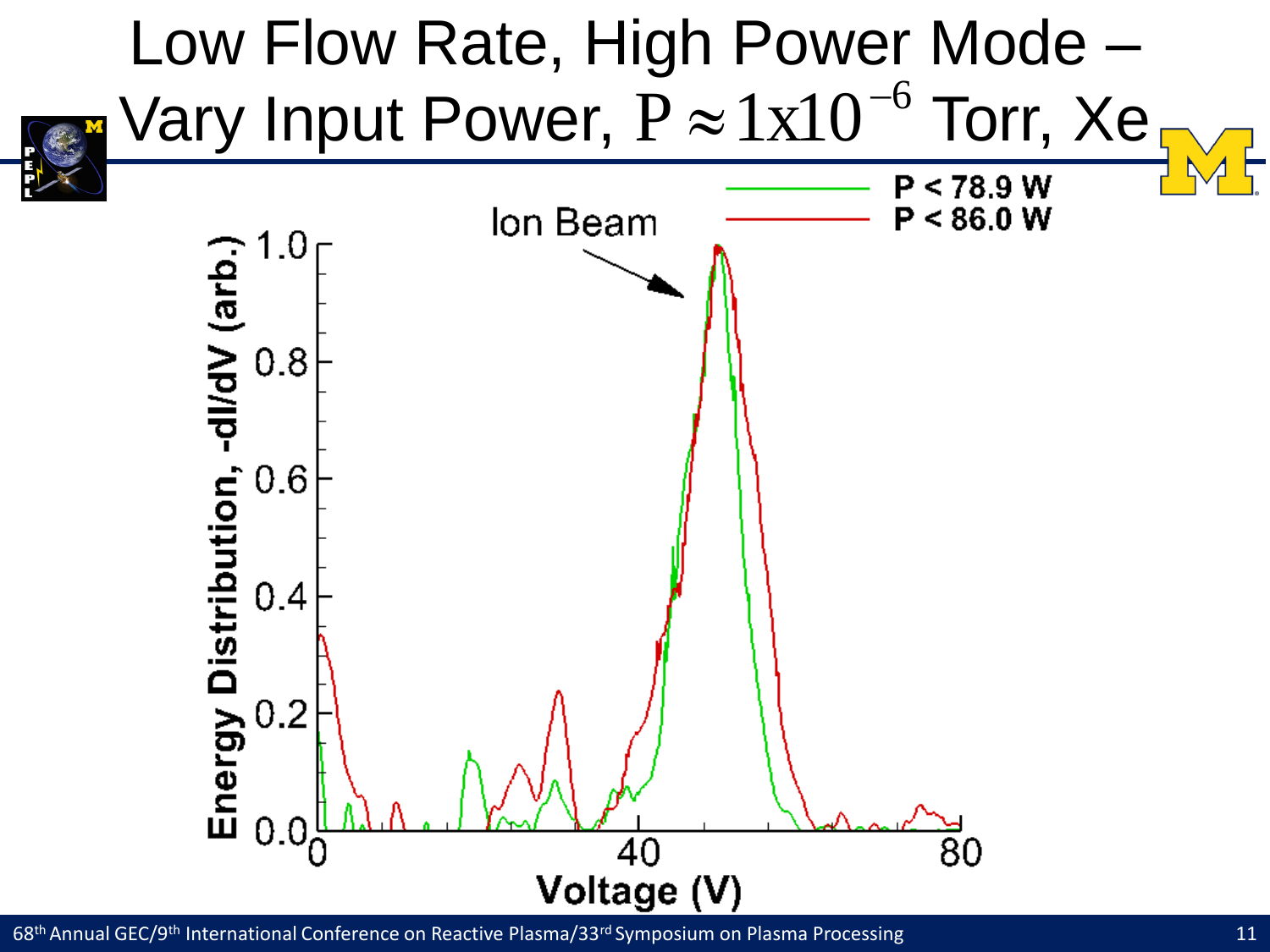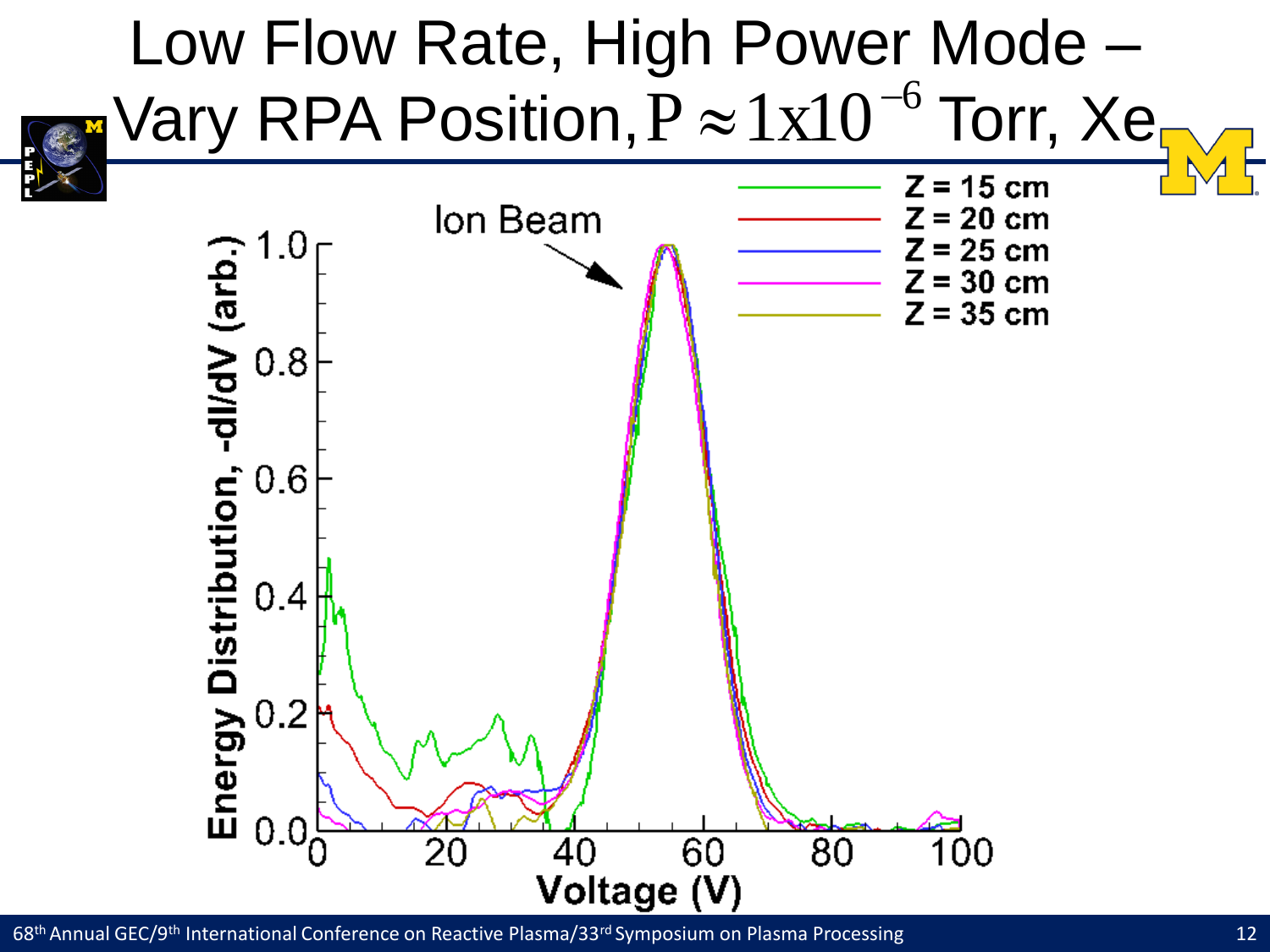#### **Conclusions**





- Multiple significantly different modes observed
	- Different operational parameters
	- Different plume structures
	- Different ion energies
- Two of three modes show promising characteristics
	- Possible high specific impulse modes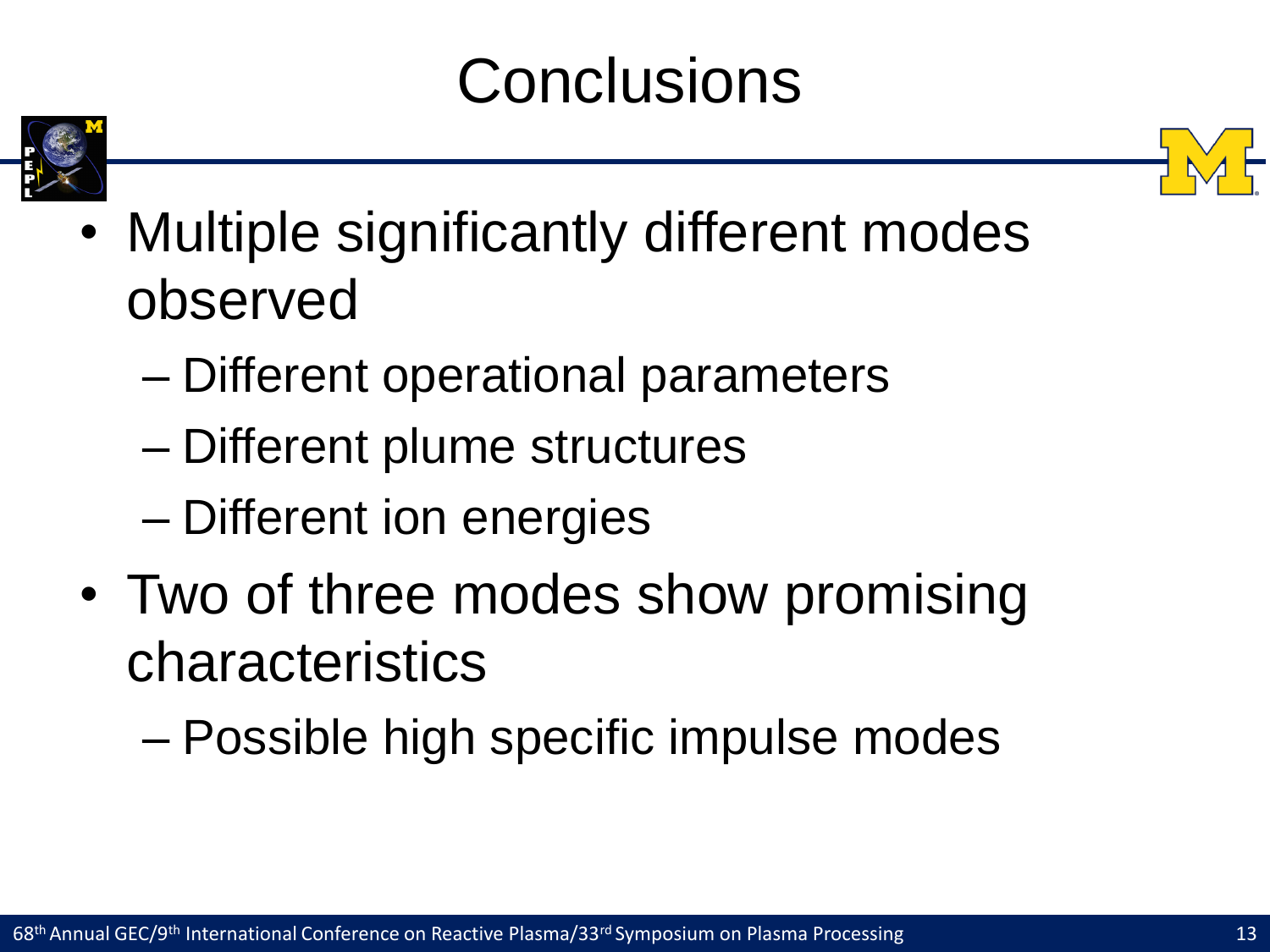### Future Work



- 2D plume mapping
	- Plasma potential
	- Density
	- Electron temperature
- Determination of plume composition
- Direct thrust and specific impulse measurement
- Measurement of efficiency